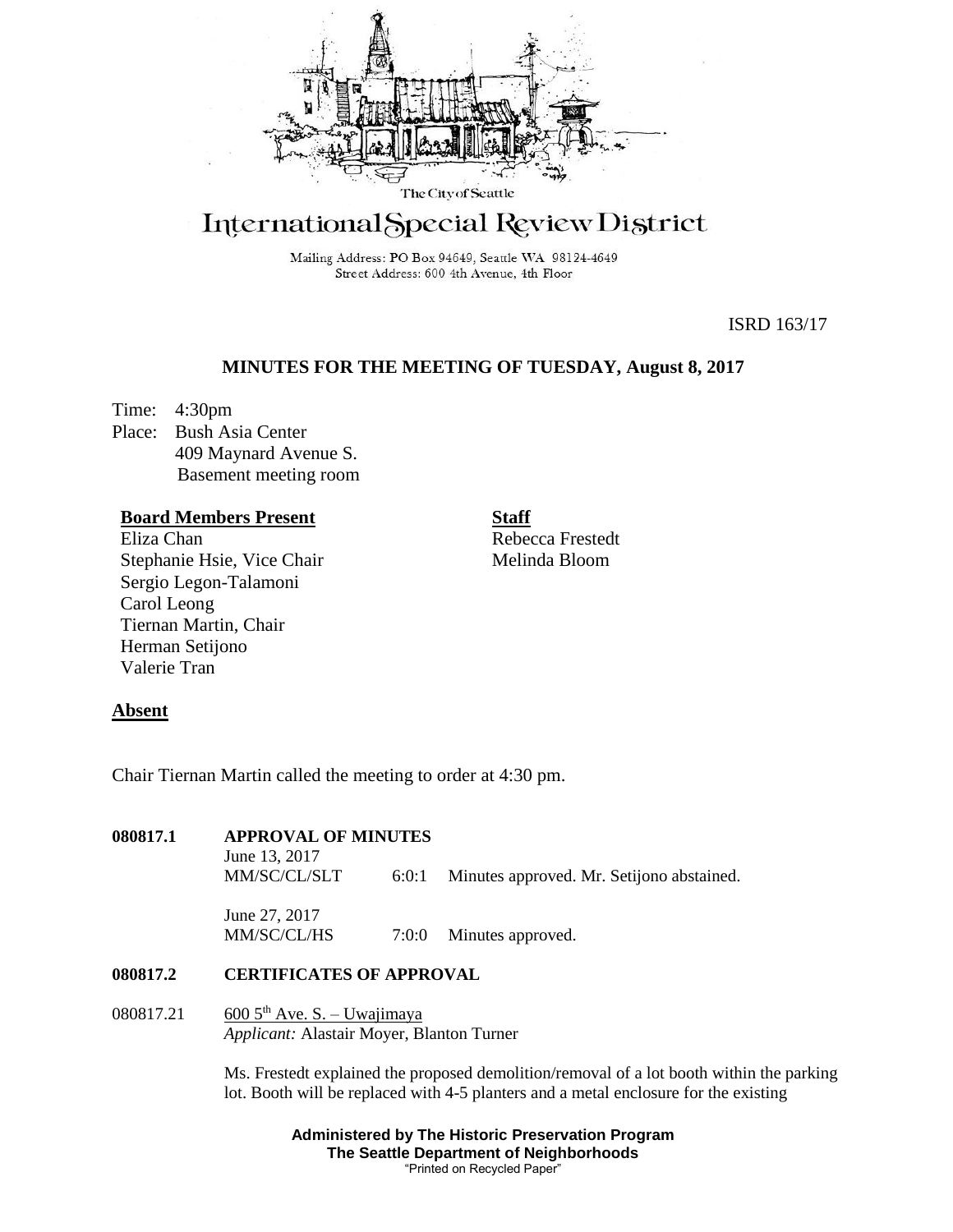electrical panels. Exhibits included photographs and plans. She reported that Uwajimaya is a non-contributing building located outside of the Asian Design Character District and retail core. The Board approved installation of a low, black-coated chain link fence around the perimeter of the parking lot in November 2016.

Alastair Moyer, property manager, said a vehicle crashed in to the booth so they are rethinking how they manage parking. He said they need a mixture of technology and people to serve customers. They will remove the larger booth and keep the smaller one. They will enclose the electrical with gray boxes that will be hidden by trees. The concrete pad will remain and they will add planter pots with Japanese style plantings to fit in with look of store.

Allann Hamada, store manager, said this will help with public safety by improving sight lines and minimizing cut-throughs.

Public Comment: There was no public comment.

Mr. Martin said it is a much-needed safety improvement and he noted that the planters are in use already.

Action: I move that the International Special Review District Board recommend approval of a Certificate of Approval for design, as proposed.

The Board directs staff to prepare a written recommendation of approval for design based on consideration of the application submittal and Board discussion at the August 8, 2017 public meeting, and forward this written recommendation to the Department of Neighborhoods Director.

The proposed design meets the following sections of the **International Special Review District Ordinance and** a**pplicable Design Guidelines:**

#### **Secretary of the Interior's Standards for Rehabilitation**

**#9.** New additions, exterior alterations, or related new construction will not destroy historic materials, features, and spatial relationships that characterize the property. The new work shall be differentiated from the old and will be compatible with the historic materials, features, size, scale and proportion, and massing to protect the integrity of the property and its environment.

**#10.** New additions and adjacent or related new construction will be undertaken in such a manner that, if removed in the future, the essential form and integrity of the historic property and its environment would be unimpaired.

MM/SC/CL/EC/HS 7:0:0 Motion carried.

080817.22 604 S. Jackson St. – Jackson Building/Nihonmachi Alley *Applicant*: Alexis Lair, SCIDPDA

Ms. Chan recused herself.

Ms. Frestedt explained the proposed installation of four (4) mural sign panels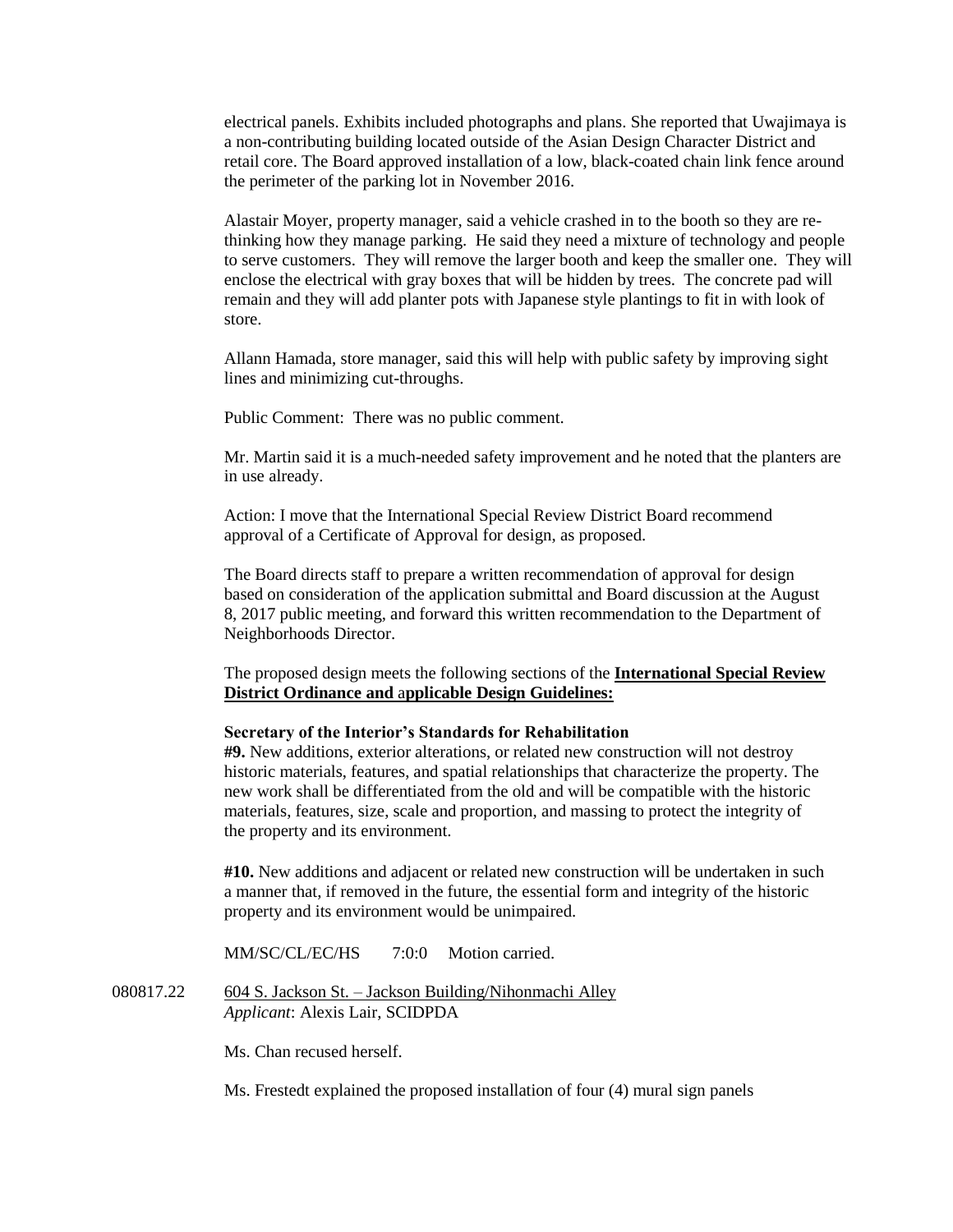(dimensions:  $\sim$ 5'x5') and one (1) narrative panel (dimensions:  $\sim$ 2'w x 3') on the east facade facing the alley. She explained the proposal to paint "Nihonmachi Alley" in English and Japanese characters on the east façade. She noted that the presentation would be followed by a briefing on proposed catenary lighting. Exhibits included photographs, renderings, and plans. She reported that the Jackson Building was constructed in 1932 and is a contributing building within the District. The building is located within the Asian Design Character District. She said in March 2017, the ISRD Board recommended approval for storefront activation and design in the adjacent vacant storefront on 6<sup>th</sup> Ave. S. In November 2016, the ISRD Board recommended approval for modification to the fence design abutting Chiyo's Garden, on the alley.

Applicant Comment:

Alexis Lair, SCIDPDA, provided context of the site and noted this will be a continuation of Chiyo's Garden. She said that Nihonmachi doesn't have the historical connection of Canton or Maynard Alleys but the community is trying to highlight its history. She said they propose murals by artist Amy Nikaitani to help draw people into the alley and garden. Four of the murals will be hand sketches of Japanese businesses (including Kokusai Theater, Sagamiya Confectionery, Maneki and Uwajimaya Grocery) and one will be introductory text about the installation. She said that they propose lighting to illuminate the murals as well as catenary lighting in a future phase. She said there will be painted lettering in the upper left in English and Japanese with the option of green with white trim or all white letters. She said they are planning to add future panel lighting and security cameras. She went over color, size and installation details as provided in the plans and noted that murals will be installed at least 5' from the ground to deter graffiti. She said that panels are aluminum backing, digital print and sealed with anti-graffiti coating. The project is owned by Friends of Japantown but there is a Memorandum of Agreement for maintenance between property owners, Friends of Japantown, and SCIDPDA. She said the expected lifespan was 5-7 years for the surface treatment, but it could last longer, depending on weather exposure.

Ms. Lair said examples of catenary lighting were shown as well as a plan view of placement. The placement of the lights would not extend north past the Far East Building.

Mr. Legon-Talamoni confirmed that the goal was to approve the panels first and lighting later.

Ms. Lair said yes.

Paul Murakami, property owner, said they want to preserve the alley and populate it, catenary lighting and lighting on murals will draw people to the alley. He spoke of the history of Chiyo's Garden. He said they want to help preserve neighborhood history.

Mr. Legon-Talamoni asked if the alley is private or public.

Ms. Frestedt explained that it is part of the right-of-way and SDOT street use permit is needed for any work that extends over or into the right-of-way. She said that it must remain accessible for egress for residents, trash collection, utilities etc. She said that input from SDOT is necessary to make sure it is all code compliant.

Mr. Martin asked which color lettering is preferred.

Ms. Lair said they prefer the white letters.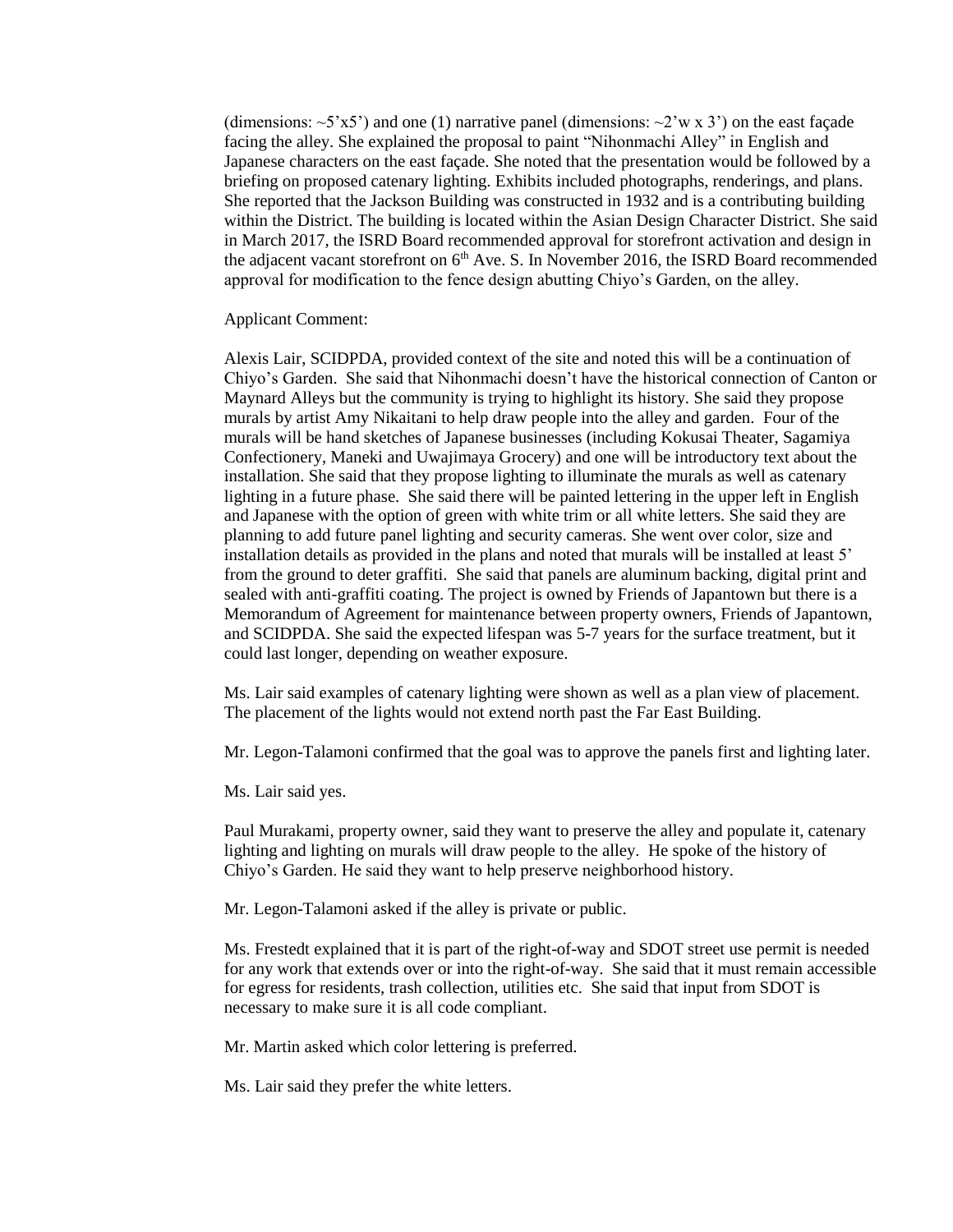Mr. Martin asked if they had given any consideration to use of neon.

Ms. Lair said there wasn't.

Mr. Legon-Talamoni asked if they considered adding Japanese to panels.

Ms. Lair said the headings are in Japanese; cost and space constraints make full translation difficult.

There was a question about the potential future addition of lighting.

Ms. Lair said the panels will be matte so there would not be much reflection; the projected lighting involves conduits and they want to have panels flush with the building to allow alley uses.

Ms. Hsie appreciated the font and said the white at the top pops better. It is nice to keep fonts in the same family. She liked the alignment of Japanese characters with the window.

Mr. Martin said the green ties in nicely and noted he also prefers the white lettering. He said the sign section gives preference for Asian characters, SMC 23.66.338 I3 and he said he was happy to see the use of Asian characters; it fits well.

Ms. Tran noted use of the Japanese American Citizen's League (JACL)'s Power of Words Handbook and suggested use of 'concentration camp' versus 'internment'. She said to pay attention to the language used.

**Motion**: I move that the International Special Review District Board recommend approval of a Certificate of Approval for design and signage, as proposed with preference for Option 2 with white sign, regarding final text we leave it up to applicant and Friends of Japantown for final text revisions.

The Board directs staff to prepare a written recommendation of approval, based on consideration of the application submittal and Board discussion at the August 8, 2017 public meeting, and forward this written recommendation to the Department of Neighborhoods Director.

The proposed alterations meet the following sections of the **International Special Review District Ordinance and** a**pplicable Design Guidelines:**

#### **SMC 23.66.338 - Signs**

**Secretary of the Interior's Standards** #10. New additions and adjacent or related new construction shall be undertaken in such a manner that if removed in the future, the essential form and integrity of the historic property and its environment would be unimpaired.

MM/SC/SH/SLT 6:0:1 Motion carried. Ms. Chan recused herself.

Following further discussion about the potential addition of lighting, Mr. Legon-Talamoni said that if they are thinking of projecting from the Far East to make sure there is not glare.